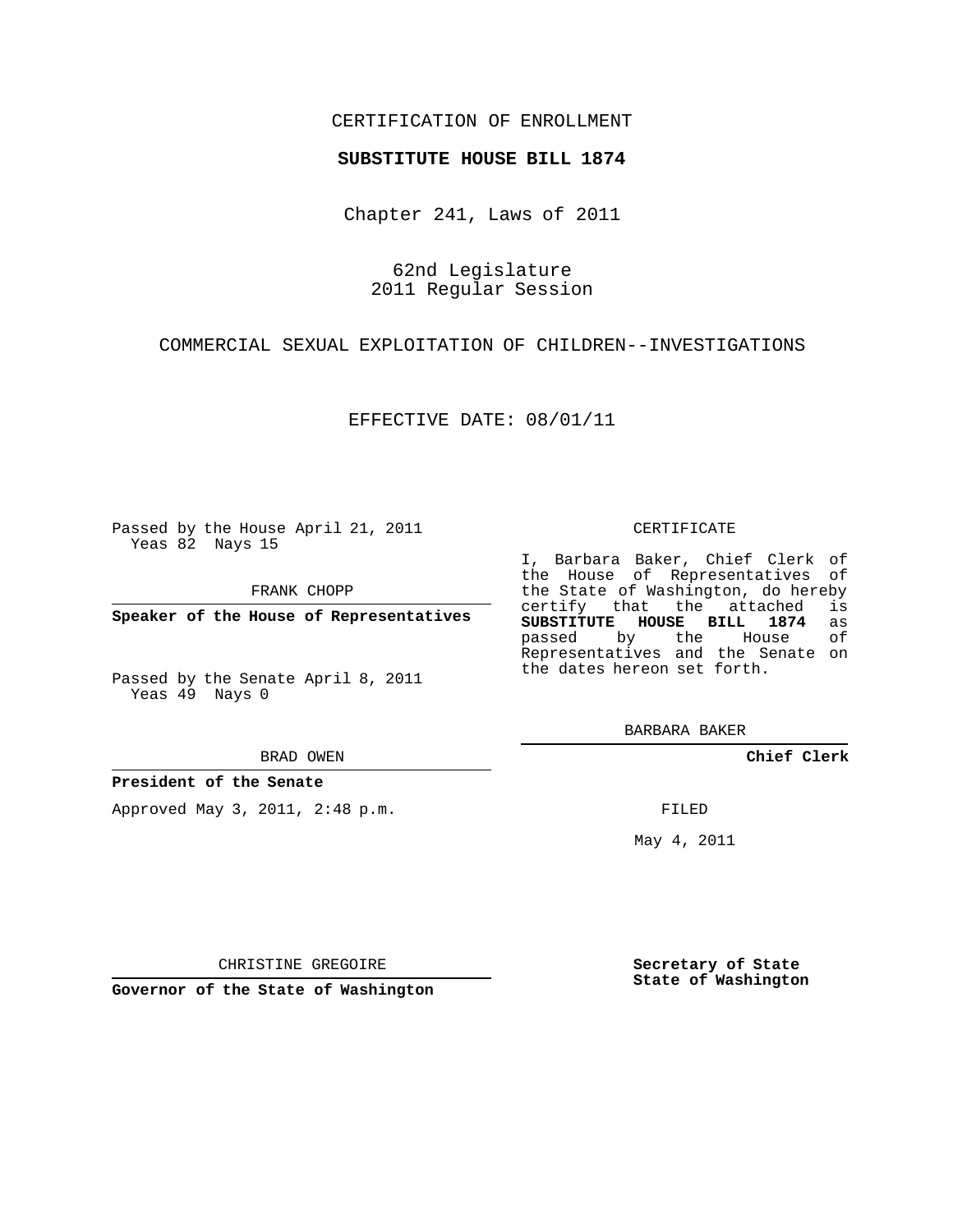# **SUBSTITUTE HOUSE BILL 1874** \_\_\_\_\_\_\_\_\_\_\_\_\_\_\_\_\_\_\_\_\_\_\_\_\_\_\_\_\_\_\_\_\_\_\_\_\_\_\_\_\_\_\_\_\_

\_\_\_\_\_\_\_\_\_\_\_\_\_\_\_\_\_\_\_\_\_\_\_\_\_\_\_\_\_\_\_\_\_\_\_\_\_\_\_\_\_\_\_\_\_

### AS AMENDED BY THE SENATE

Passed Legislature - 2011 Regular Session

## **State of Washington 62nd Legislature 2011 Regular Session**

**By** House Public Safety & Emergency Preparedness (originally sponsored by Representatives Dickerson, Hurst, Klippert, Pearson, Parker, Shea, Kenney, Angel, Kristiansen, Stanford, McCune, and Ormsby)

READ FIRST TIME 02/17/11.

 AN ACT Relating to police investigations of commercial sexual exploitation of children and human trafficking; amending RCW 9.73.230 and 9.73.210; reenacting and amending RCW 9.68A.110; creating a new section; and providing an effective date.

BE IT ENACTED BY THE LEGISLATURE OF THE STATE OF WASHINGTON:

 NEW SECTION. **Sec. 1.** The legislature finds increasing incidents of commercial sexual exploitation of children in our state, and further protection of victims require giving law enforcement agencies the tool to have a unified victim-centered police investigation approach to further protect victims by ensuring their safety by prosecuting traffickers. The one-party consent provision permitted for drug trafficking investigation passed in the comprehensive bill to facilitate police investigation and prosecution of drug trafficking crimes is a helpful tool to this end. The legislature also finds that exceptions should be allowed for minors employed for investigation when the minor is a victim and involves only electronic communication with the defendant.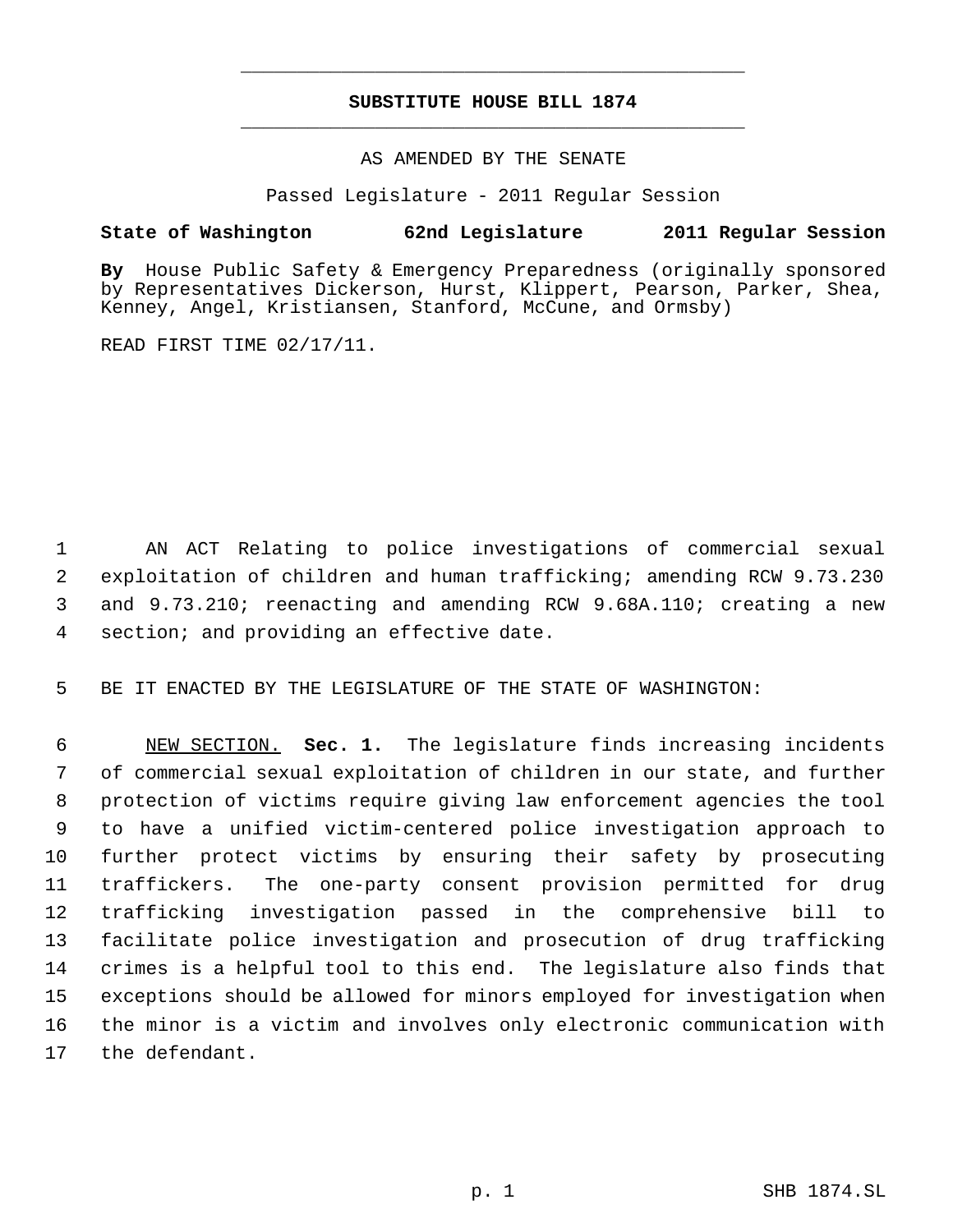**Sec. 2.** RCW 9.73.230 and 2005 c 282 s 17 are each amended to read as follows:

 (1) As part of a bona fide criminal investigation, the chief law enforcement officer of a law enforcement agency or his or her designee above the rank of first line supervisor may authorize the interception, transmission, or recording of a conversation or communication by officers under the following circumstances:

 (a) At least one party to the conversation or communication has consented to the interception, transmission, or recording;

 (b) Probable cause exists to believe that the conversation or communication involves:

12 (i) The unlawful manufacture, delivery, sale, or possession with intent to manufacture, deliver, or sell, controlled substances as defined in chapter 69.50 RCW, or legend drugs as defined in chapter 69.41 RCW, or imitation controlled substances as defined in chapter 69.52 RCW; or

 (ii) A party engaging in the commercial sexual abuse of a minor under RCW 9.68A.100, or promoting commercial sexual abuse of a minor under RCW 9.68A.101, or promoting travel for commercial sexual abuse of 20 a minor under RCW 9.68A.102; and

 (c) A written report has been completed as required by subsection (2) of this section.

 (2) The agency's chief officer or designee authorizing an interception, transmission, or recording under subsection (1) of this section, shall prepare and sign a written report at the time of authorization indicating:

 (a) The circumstances that meet the requirements of subsection (1) of this section;

 (b) The names of the authorizing and consenting parties, except that in those cases where the consenting party is a confidential 31 informant, the name of the confidential informant need not be divulged;

 (c) The names of the officers authorized to intercept, transmit, and record the conversation or communication;

 (d) The identity of the particular person or persons, if known, who may have committed or may commit the offense;

 (e) The details of the particular offense or offenses that may have been or may be committed and the expected date, location, and approximate time of the conversation or communication; and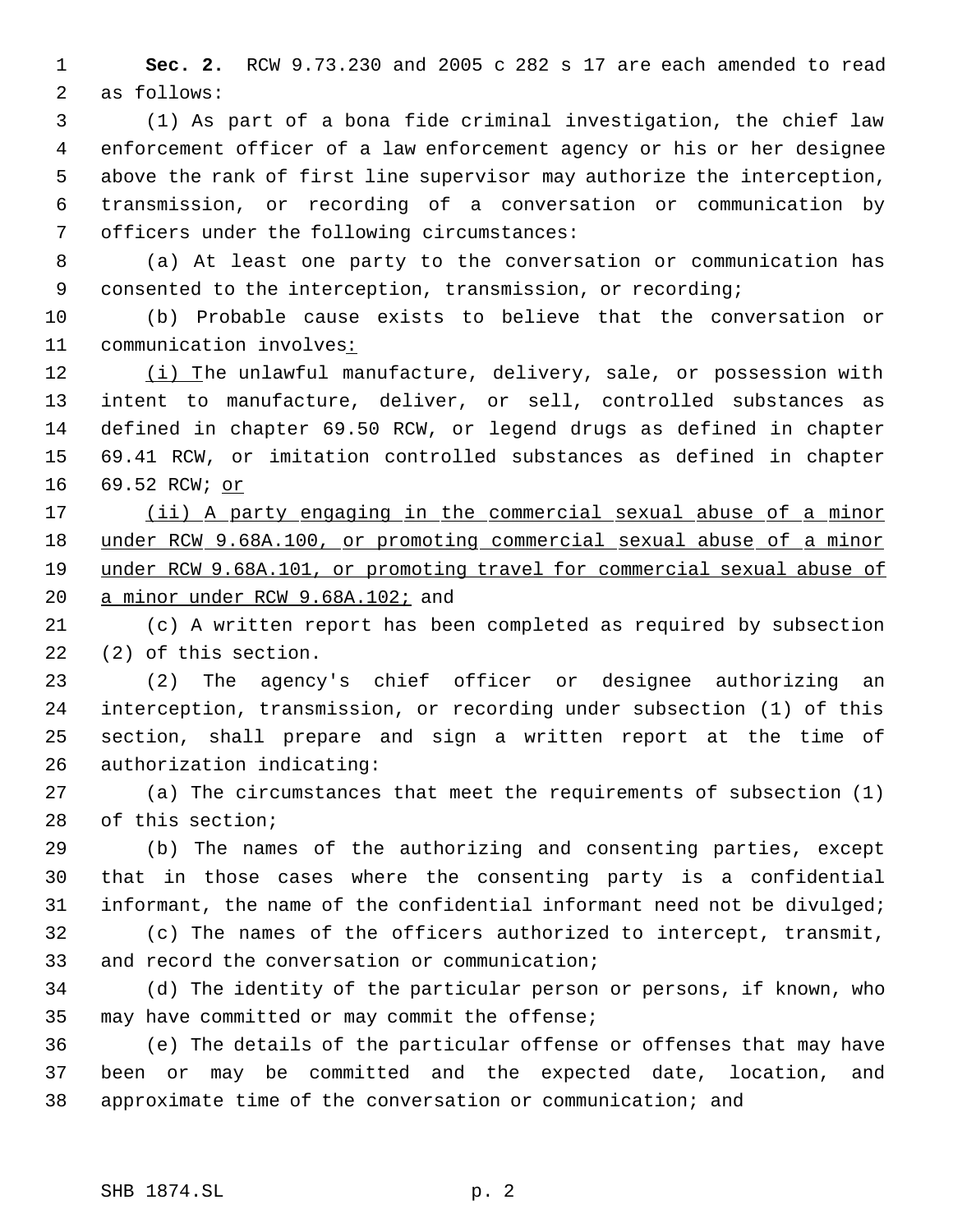(f) Whether there was an attempt to obtain authorization pursuant to RCW 9.73.090(2) and, if there was such an attempt, the outcome of the attempt.

 (3) An authorization under this section is valid in all jurisdictions within Washington state and for the interception of communications from additional persons if the persons are brought into the conversation or transaction by the nonconsenting party or if the nonconsenting party or such additional persons cause or invite the consenting party to enter another jurisdiction.

 (4) The recording of any conversation or communication under this section shall be done in such a manner that protects the recording from editing or other alterations.

 (5) An authorization made under this section is valid for no more than twenty-four hours from the time it is signed by the authorizing officer, and each authorization shall independently meet all of the requirements of this section. The authorizing officer shall sign the written report required under subsection (2) of this section, certifying the exact date and time of his or her signature. An authorization under this section may be extended not more than twice for an additional consecutive twenty-four hour period based upon the same probable cause regarding the same suspected transaction. Each such extension shall be signed by the authorizing officer.

 (6) Within fifteen days after the signing of an authorization that results in any interception, transmission, or recording of a conversation or communication pursuant to this section, the law enforcement agency which made the interception, transmission, or recording shall submit a report including the original authorization under subsection (2) of this section to a judge of a court having jurisdiction which report shall identify (a) the persons, including the consenting party, who participated in the conversation, and (b) the date, location, and approximate time of the conversation.

 In those cases where the consenting party is a confidential informant, the name of the confidential informant need not be divulged. A monthly report shall be filed by the law enforcement agency with the administrator for the courts indicating the number of authorizations granted, the date and time of each authorization, interceptions made, arrests resulting from an interception, and subsequent invalidations.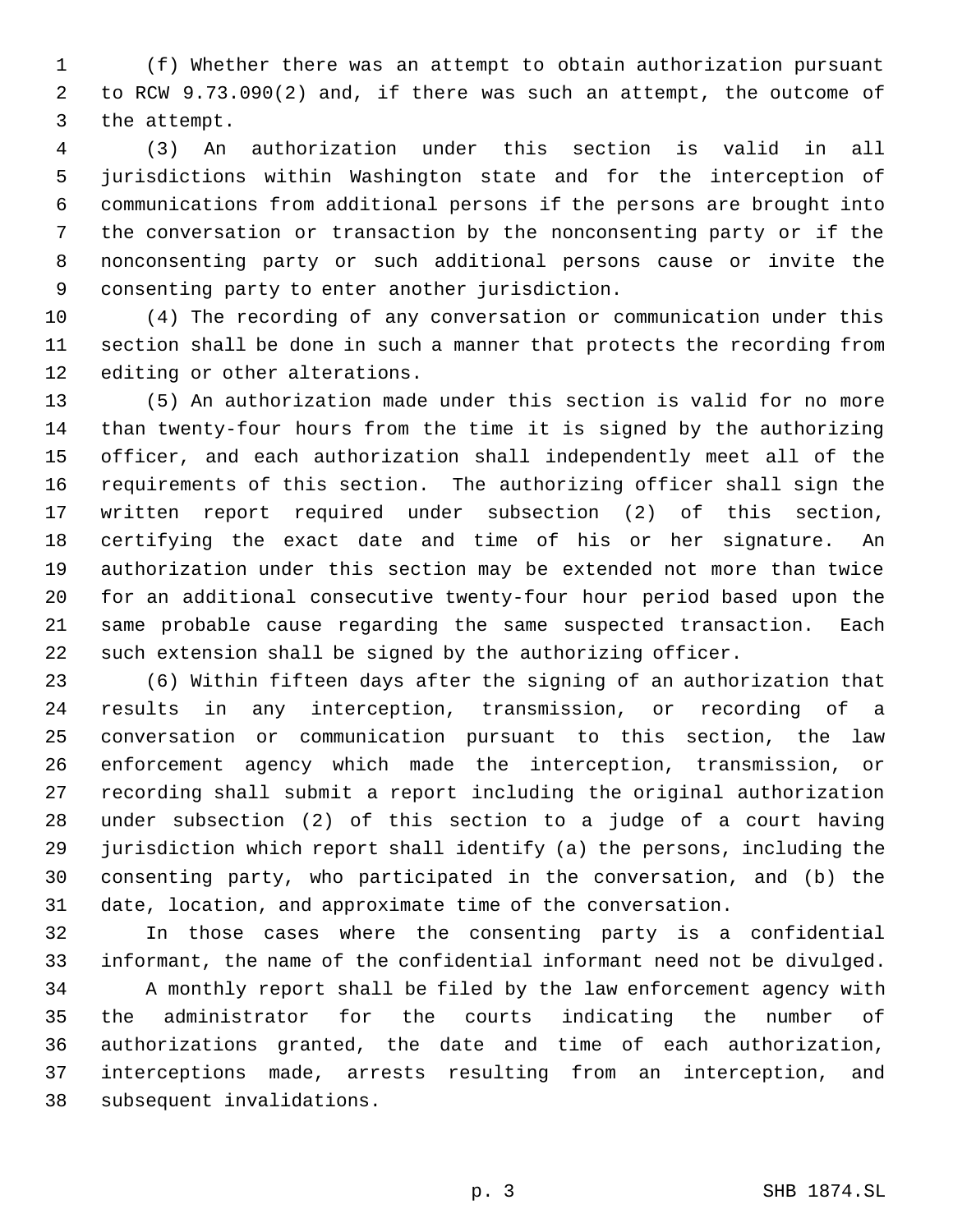(7)(a) Within two judicial days of receipt of a report under subsection (6) of this section, the court shall make an ex parte review 3 of the authorization( $(-$ but not of the evidence,)) and shall make a determination whether the requirements of subsection (1) of this 5 section were met. Evidence obtained as a result of the interception, transmission, or recording need not be submitted to the court. If the court determines that any of the requirements of subsection (1) of this section were not met, the court shall order that any recording and any copies or transcriptions of the conversation or communication be destroyed. Destruction of recordings, copies, or transcriptions shall be stayed pending any appeal of a finding that the requirements of subsection (1) of this section were not met.

 (b) Absent a continuation under (c) of this subsection, six months following a determination under (a) of this subsection that probable cause did not exist, the court shall cause a notice to be mailed to the last known address of any nonconsenting party to the conversation or communication that was the subject of the authorization. The notice shall indicate the date, time, and place of any interception, transmission, or recording made pursuant to the authorization. The notice shall also identify the agency that sought the authorization and shall indicate that a review under (a) of this subsection resulted in a determination that the authorization was made in violation of this section provided that, if the confidential informant was a minor at the 24 time of the recording or an alleged victim of commercial child sexual abuse under RCW 9.68A.100 through 9.68A.102 or 9.40.100, no such notice shall be given.

 (c) An authorizing agency may obtain six-month extensions to the notice requirement of (b) of this subsection in cases of active, ongoing criminal investigations that might be jeopardized by sending the notice.

 (8) In any subsequent judicial proceeding, evidence obtained through the interception or recording of a conversation or communication pursuant to this section shall be admissible only if:

 (a) The court finds that the requirements of subsection (1) of this section were met and the evidence is used in prosecuting an offense listed in subsection (1)(b) of this section; or

(b) The evidence is admitted with the permission of the person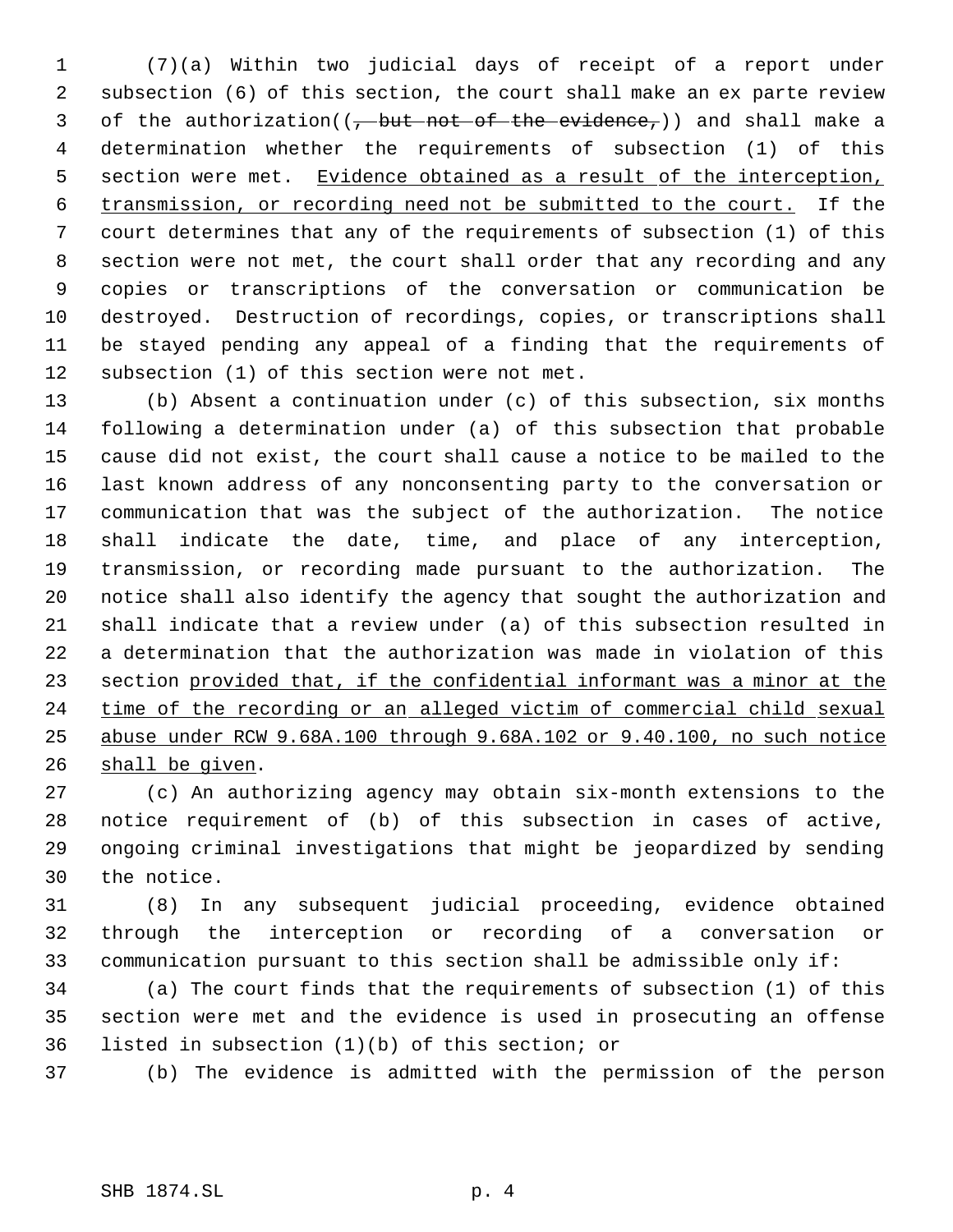whose communication or conversation was intercepted, transmitted, or recorded; or

 (c) The evidence is admitted in a prosecution for a "serious violent offense" as defined in RCW 9.94A.030 in which a party who consented to the interception, transmission, or recording was a victim of the offense; or

 (d) The evidence is admitted in a civil suit for personal injury or wrongful death arising out of the same incident, in which a party who consented to the interception, transmission, or recording was a victim of a serious violent offense as defined in RCW 9.94A.030.

 Nothing in this subsection bars the admission of testimony of a party or eyewitness to the intercepted, transmitted, or recorded conversation or communication when that testimony is unaided by information obtained solely by violation of RCW 9.73.030.

 (9) Any determination of invalidity of an authorization under this section shall be reported by the court to the administrative office of the courts.

 (10) Any person who intentionally intercepts, transmits, or records or who intentionally authorizes the interception, transmission, or recording of a conversation or communication in violation of this section, is guilty of a class C felony punishable according to chapter 9A.20 RCW.

 (11) An authorizing agency is liable for twenty-five thousand dollars in exemplary damages, in addition to any other damages authorized by this chapter or by other law, to a person whose conversation or communication was intercepted, transmitted, or recorded pursuant to an authorization under this section if:

 (a) In a review under subsection (7) of this section, or in a suppression of evidence proceeding, it has been determined that the authorization was made without the probable cause required by subsection (1)(b) of this section; and

 (b) The authorization was also made without a reasonable suspicion that the conversation or communication would involve the unlawful acts identified in subsection (1)(b) of this section.

 **Sec. 3.** RCW 9.73.210 and 1989 c 271 s 202 are each amended to read as follows:

(1) If a police commander or officer above the rank of first line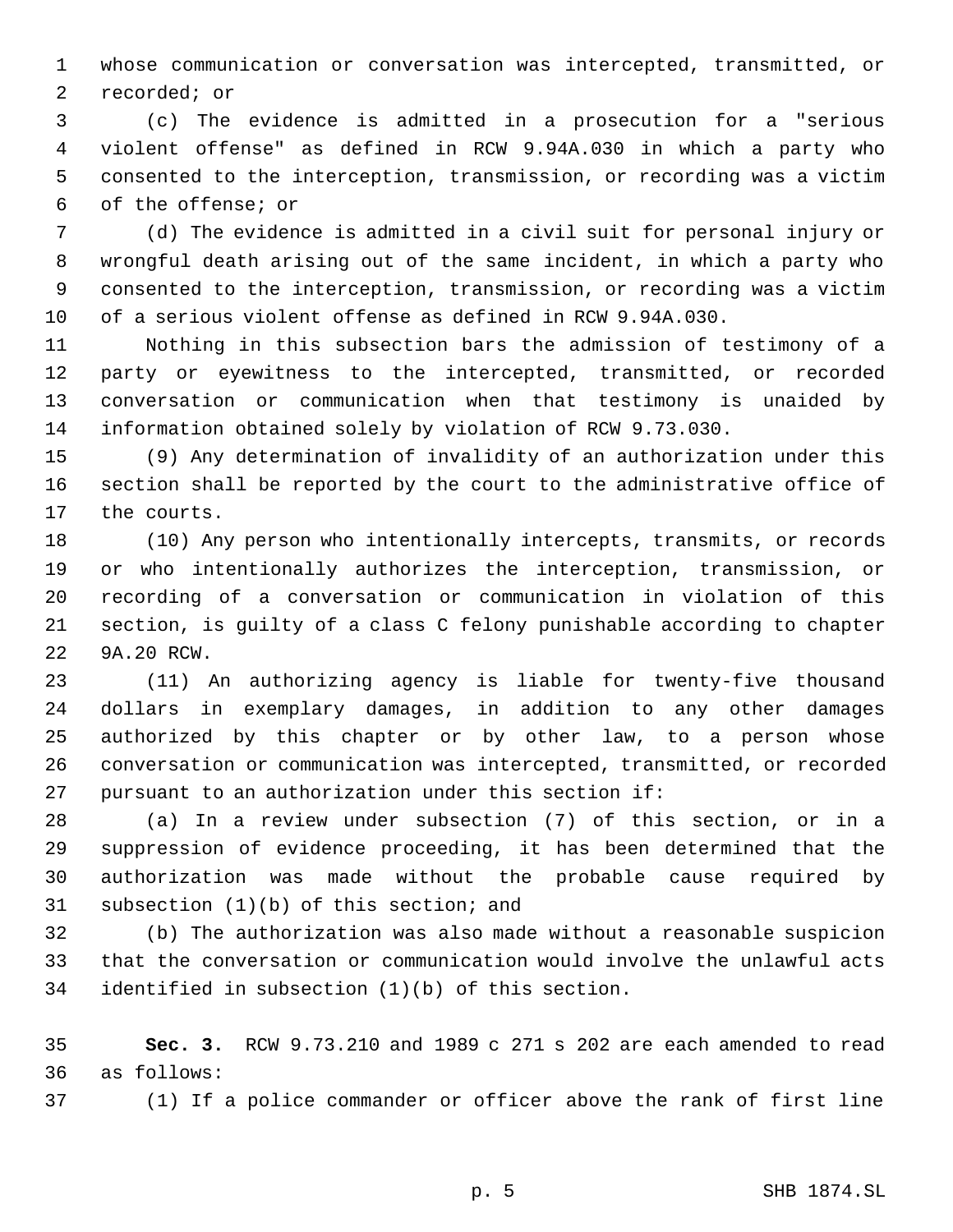supervisor has reasonable suspicion that the safety of the consenting party is in danger, law enforcement personnel may, for the sole purpose of protecting the safety of the consenting party, intercept, transmit, 4 or record a private conversation or communication concerning:

 (a) The unlawful manufacture, delivery, sale, or possession with intent to manufacture, deliver, or sell, controlled substances as defined in chapter 69.50 RCW, or legend drugs as defined in chapter 69.41 RCW, or imitation controlled substances as defined in chapter 69.52 RCW; or

 (b) Person(s) engaging in the commercial sexual abuse of a minor under RCW 9.68A.100, or promoting commercial sexual abuse of a minor 12 under RCW 9.68A.101, or promoting travel for commercial sexual abuse of a minor under RCW 9.68A.102.

 (2) Before any interception, transmission, or recording of a private conversation or communication pursuant to this section, the police commander or officer making the determination required by subsection (1) of this section shall complete a written authorization which shall include (a) the date and time the authorization is given; (b) the persons, including the consenting party, expected to 20 participate in the conversation or communication, to the extent known; (c) the expected date, location, and approximate time of the conversation or communication; and (d) the reasons for believing the consenting party's safety will be in danger.

 (3) A monthly report shall be filed by the law enforcement agency with the administrator for the courts indicating the number of authorizations made under this section, the date and time of each authorization, and whether an interception, transmission, or recording was made with respect to each authorization.

 (4) Any information obtained pursuant to this section is inadmissible in any civil or criminal case in all courts of general or limited jurisdiction in this state, except:

 (a) With the permission of the person whose communication or conversation was intercepted, transmitted, or recorded without his or her knowledge;

 (b) In a civil action for personal injury or wrongful death arising out of the same incident, where the cause of action is based upon an act of physical violence against the consenting party; or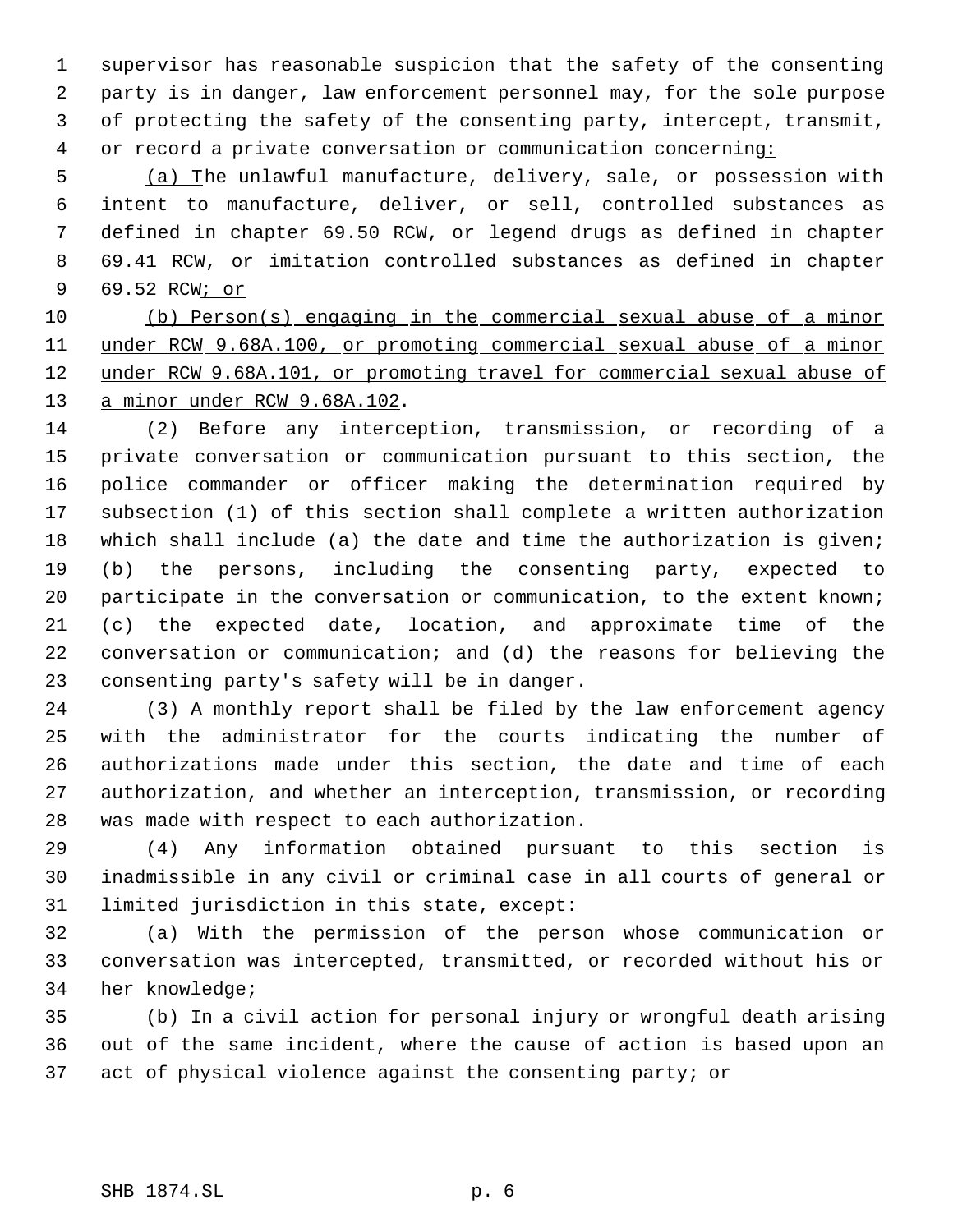(c) In a criminal prosecution, arising out of the same incident for a serious violent offense as defined in RCW 9.94A.030 in which a party who consented to the interception, transmission, or recording was a victim of the offense.

 (5) Nothing in this section bars the admission of testimony of a participant in the communication or conversation unaided by information obtained pursuant to this section.

 (6) The authorizing agency shall immediately destroy any written, transcribed, or recorded information obtained from an interception, transmission, or recording authorized under this section unless the agency determines there has been a personal injury or death or a serious violent offense which may give rise to a civil action or criminal prosecution in which the information may be admissible under subsection (4)(b) or (c) of this section.

 (7) Nothing in this section authorizes the interception, recording, or transmission of a telephonic communication or conversation.

 **Sec. 4.** RCW 9.68A.110 and 2010 c 289 s 17 and 2010 c 227 s 8 are each reenacted and amended to read as follows:

 (1) In a prosecution under RCW 9.68A.040, it is not a defense that the defendant was involved in activities of law enforcement and prosecution agencies in the investigation and prosecution of criminal offenses. Law enforcement and prosecution agencies shall not employ minors to aid in the investigation of a violation of RCW 9.68A.090 or 9.68A.100 through 9.68A.102, except for the purpose of facilitating an investigation where the minor is also the alleged victim and the:

 (a) Investigation is authorized pursuant to RCW 9.73.230(1)(b)(ii) or 9.73.210(1)(b); or

 (b) Minor's aid in the investigation involves only telephone or 29 electronic communication with the defendant.

 (2) In a prosecution under RCW 9.68A.050, 9.68A.060, 9.68A.070, or 9.68A.080, it is not a defense that the defendant did not know the age of the child depicted in the visual or printed matter. It is a defense, which the defendant must prove by a preponderance of the evidence, that at the time of the offense the defendant was not in possession of any facts on the basis of which he or she should reasonably have known that the person depicted was a minor.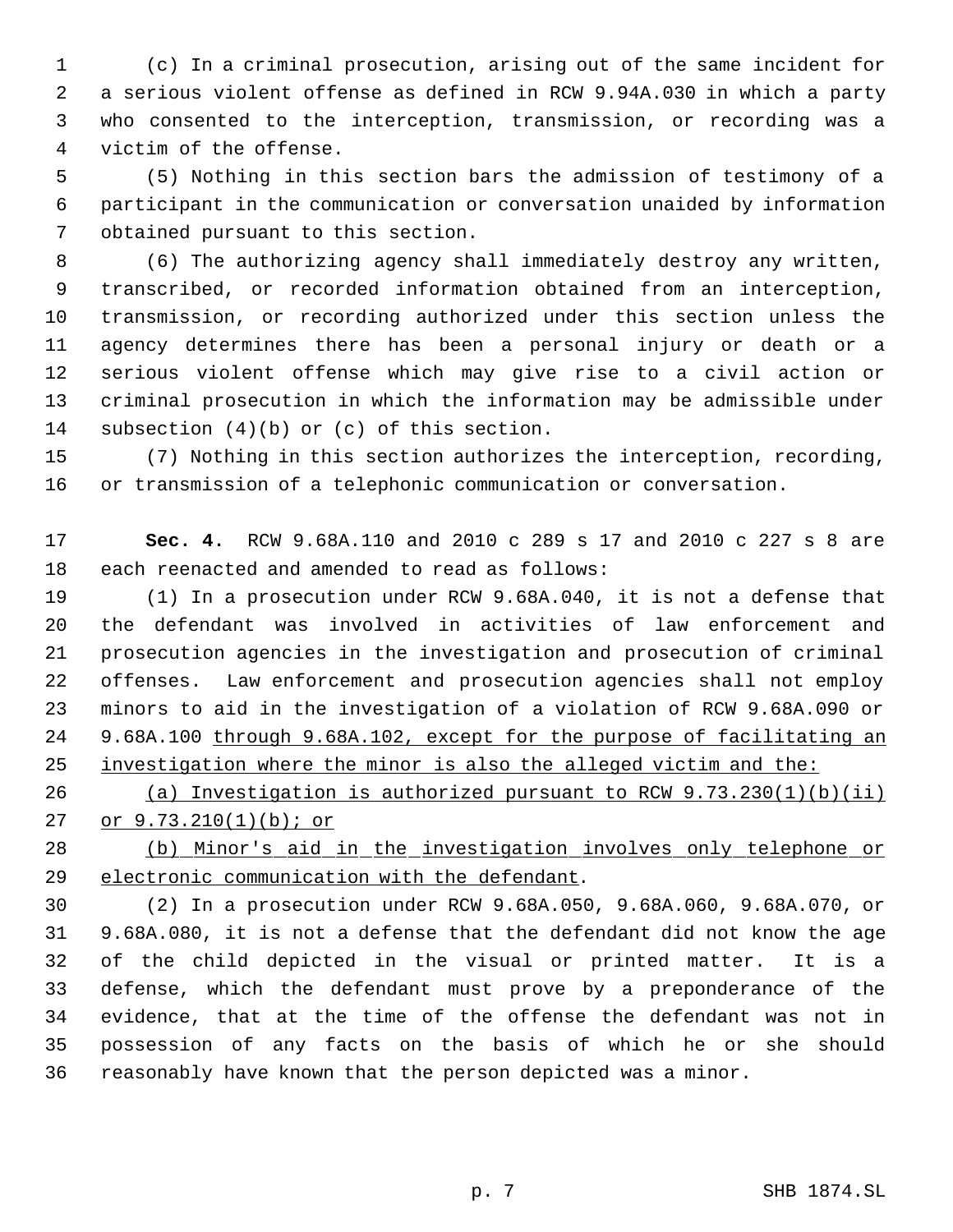(3) In a prosecution under RCW 9.68A.040, 9.68A.090, 9.68A.100, 9.68A.101, or 9.68A.102, it is not a defense that the defendant did not know the alleged victim's age. It is a defense, which the defendant must prove by a preponderance of the evidence, that at the time of the offense, the defendant made a reasonable bona fide attempt to ascertain the true age of the minor by requiring production of a driver's license, marriage license, birth certificate, or other governmental or educational identification card or paper and did not rely solely on the oral allegations or apparent age of the minor.

 (4) In a prosecution under RCW 9.68A.050, 9.68A.060, 9.68A.070, or 9.68A.075, it shall be an affirmative defense that the defendant was a law enforcement officer or a person specifically authorized, in writing, to assist a law enforcement officer and acting at the direction of a law enforcement officer in the process of conducting an official investigation of a sex-related crime against a minor, or that the defendant was providing individual case treatment as a recognized medical facility or as a psychiatrist or psychologist licensed under Title 18 RCW. Nothing in chapter 227, Laws of 2010 is intended to in any way affect or diminish the immunity afforded an electronic communication service provider, remote computing service provider, or domain name registrar acting in the performance of its reporting or preservation responsibilities under 18 U.S.C. Secs. 2258a, 2258b, or 2258c.

 (5) In a prosecution under RCW 9.68A.050, 9.68A.060, 9.68A.070, or 9.68A.075, the state is not required to establish the identity of the alleged victim.

 (6) In a prosecution under RCW 9.68A.070 or 9.68A.075, it shall be an affirmative defense that:

 (a) The defendant was employed at or conducting research in partnership or in cooperation with any institution of higher education as defined in RCW 28B.07.020 or 28B.10.016, and:

(i) He or she was engaged in a research activity;

 (ii) The research activity was specifically approved prior to the possession or viewing activity being conducted in writing by a person, or other such entity vested with the authority to grant such approval 36 by the institution of higher ((learning)) education; and

 (iii) Viewing or possessing the visual or printed matter is an essential component of the authorized research; or